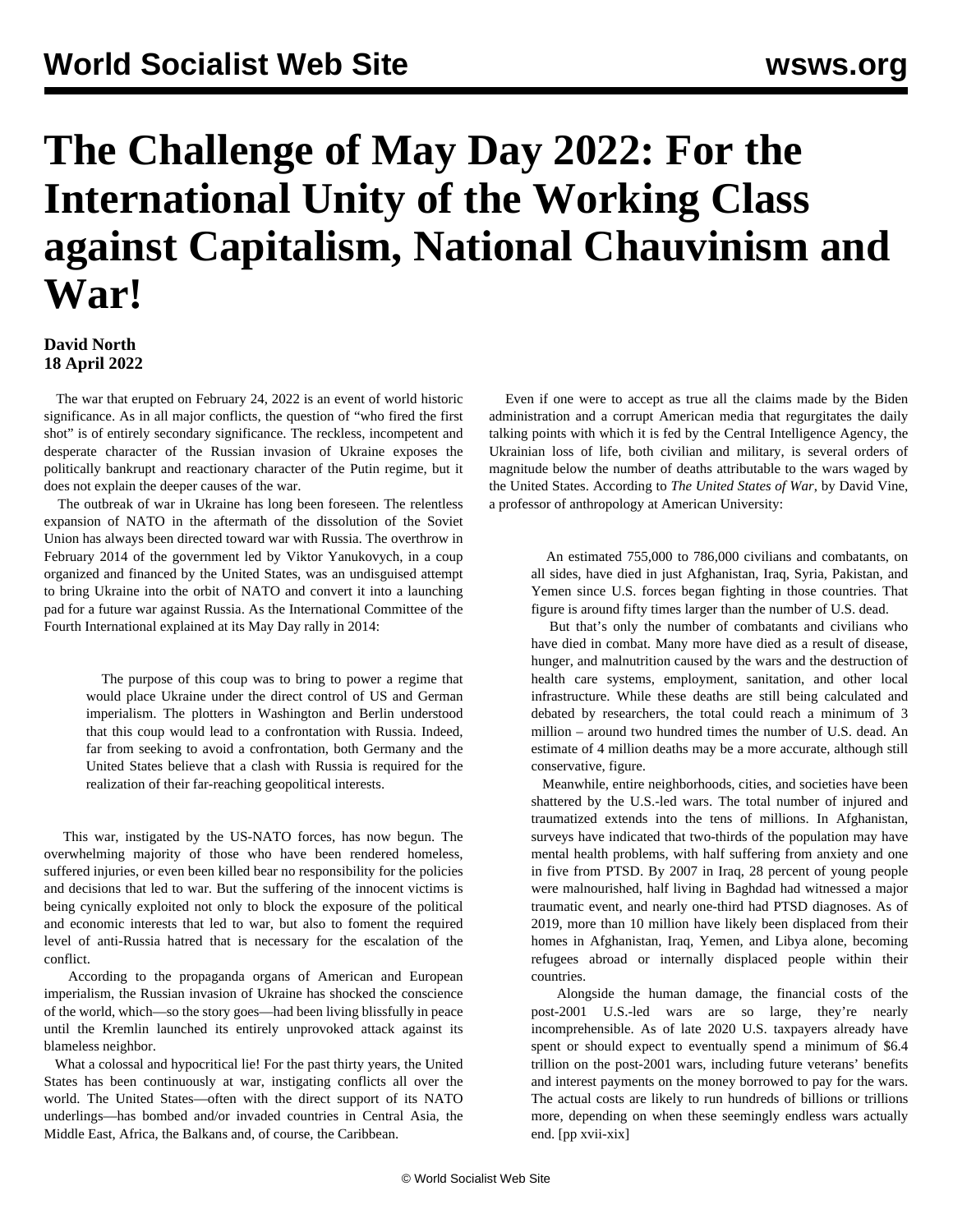In fact, there is no end in sight. Biden's announcement in April 2021 that he was ending the "forever war" in Afghanistan was a cynical cover for the strategic redeployment of American military forces for direct conflict with Russia and China.

 All the wars of the last three decades have been justified with blatant lies—of which the claim that Iraq possessed "weapons of mass destruction" is only the most notorious—and in direct violation of international law.

 At the Nuremberg War Crimes Trial of 1946, the Nazi leaders were tried and convicted on the charge of "crimes against peace," which consisted of waging war as an instrument of state policy, rather than in response to an immediate or imminent threat of military attack. The wars of American imperialism fall within the criminal category of crimes against peace—that is, wars launched and waged in pursuit of political objectives.

 The historical and global political context of the global rampage of American imperialism is profoundly relevant to an understanding of the present war.

 The dissolution of the Stalinist regimes in Eastern Europe and, finally, the USSR between 1989 and 1991 removed even the limited restraints that had been placed on the exercise of American military power in the aftermath of World War II. As President George Herbert Walker Bush proclaimed as he launched the first war against Iraq in 1991—with the support of Mikhail Gorbachev as the Soviet Union entered the final stage of dissolution and capitalist restoration—the United States was determined to create a "new world order."

 This project was driven by powerful objective economic and geostrategic imperatives. Contrary to the post-1991 narratives, which portray the United States as the inevitable and triumphant victor in the Cold War, the decades that preceded the dissolution of the USSR had been a period of accelerating American decline.

 The global economic supremacy exercised by the United States in 1945 had substantially deteriorated during the 1960s, 1970s and 1980s. The foundation of American world economic dominance—the convertibility of the dollar into gold at the rate of \$35 to an ounce that had been established at the Bretton Woods Conference of 1944—became unsustainable as US trade balances deteriorated. It was repudiated unilaterally by the United States in August 1971.

 The deterioration of the global economic position was exacerbated by militant eruptions of domestic class struggle, of which the mass movement of the black working class for civil rights was a powerful expression. At the same time, the bloody effort of American imperialism to suppress the anti-colonial movement of the masses throughout the world—most brutally in Vietnam—led to the radicalization of broad sections of student youth and the emergence of an immense anti-war movement.

 The years between 1960 and 1990 in the United States were characterized by political instability and social polarization. Urban riots, mass protest movements, political assassinations and violent and protracted strikes were the major features of the American reality between 1960 and 1990.

 Developing parallel to the crisis of American imperialism was that of the Stalinist regime within the USSR. There is no question but that the Soviet Union, having emerged victorious—albeit at a staggering human cost—over Nazi Germany, made substantial advances in the aftermath of World War II. But the fundamental and inescapable paradox of the Soviet Union was that the growth and increasing complexity of its economy intensified the crisis of the entire Stalinist system, which was based on the nationalist program of "socialism in one country."

 Notwithstanding the impressive growth rates realized by the Soviet Union in the two decades following the war, the conception of a national path to socialism was contradicted by the objective reality of the world market and the international division of labor. The imbalances and low level of productivity that plagued the Soviet economy exemplified in the most extreme form the contradiction, affecting all countries, between the world economy and the nation-state system.

 The development of the Soviet economy required access to the resources of the global economy. But access could be achieved only in one of two ways: 1) through the abandonment of the planning principle, the reintroduction of capitalism, and the dissolution of the USSR and integration of its component parts into the world capitalist system; or 2) the conquest of power by the working class, above all, in the advanced capitalist countries, and, on this basis, the tearing down of national borders and the development of scientifically guided democratic economic planning on a global scale.

 The latter alternative was impossible within the framework of the Stalinist regime. The nationalist policy of the Soviet Union was inextricably rooted in the material interests of the Kremlin bureaucracy. Its systematic abuse of power was the means by which it maintained its privileged access to the resources of the Soviet Union. The Kremlin viewed with horror the emergence, within the USSR and internationally, of a revolutionary working class movement that threatened its hold on power.

 Stalin's death in 1953 generated illusions that the Kremlin regime would institute wide-ranging reforms that would realize the renewal of socialism in the USSR and its triumph internationally. This repudiation of Trotsky's insistence on the counterrevolutionary character of Stalinism and the necessity of a political revolution was the theoretical and political hallmark of Pabloite revisionism.

 But the brutal Soviet response to the uprising in East Germany in 1953 and the Hungarian Revolution of 1956, the massacre of workers in Novocherkassk in 1962, and the invasion of Czechoslovakia in 1968 demonstrated in blood that the Kremlin bureaucracy would not tolerate a revolutionary socialist challenge to its rule.

 When it became clear—especially in the course of the Polish solidarity movement in 1980-81 (which initially had genuine revolutionary potential)—that the movement against the bureaucracy could not be suppressed, the Kremlin began to actively pursue the counterrevolutionary solution to the systemic crisis of the Soviet economy: that is, the dissolution of the Soviet Union and the restoration of capitalism.

 The selection of Gorbachev as party leader in 1985 and the introduction of perestroika marked the beginning of the final climactic stage of the Stalinist counterrevolution against the October Revolution.

 An essential element of Gorbachev's policy was the explicit repudiation of even formal identification of the Soviet Union with the class struggle and opposition to imperialism. In 1989, in a book titled *[Perestroika versus](/en/special/library/perestroika-versus-socialism/00.html) [Socialism](/en/special/library/perestroika-versus-socialism/00.html)*, the International Committee explained:

 The distinctive features of the new Soviet foreign policy are the unconditional repudiation of international socialism as a long-term goal of Soviet policy, the renunciation of any political solidarity between the Soviet Union and anti-imperialist struggles throughout the world, and the explicit rejection of the class struggle as a relevant factor in the formulation of foreign policy. The changes in Soviet foreign policy are inseparably bound up with the on-going integration of the economy into the structure of world capitalism. The economic goals of the Kremlin require that the Soviet Union emphatically and unconditionally renounce any lingering association between its foreign policy and the class struggle and anti-imperialism in any form. It was for this reason that Gorbachev chose the United Nations as the forum for his declaration, in December 1988, that the October Revolution of 1917, like the French Revolution of 1789, belongs to another historical era and is irrelevant to the modern world.

Articles appear regularly in the Soviet press denouncing the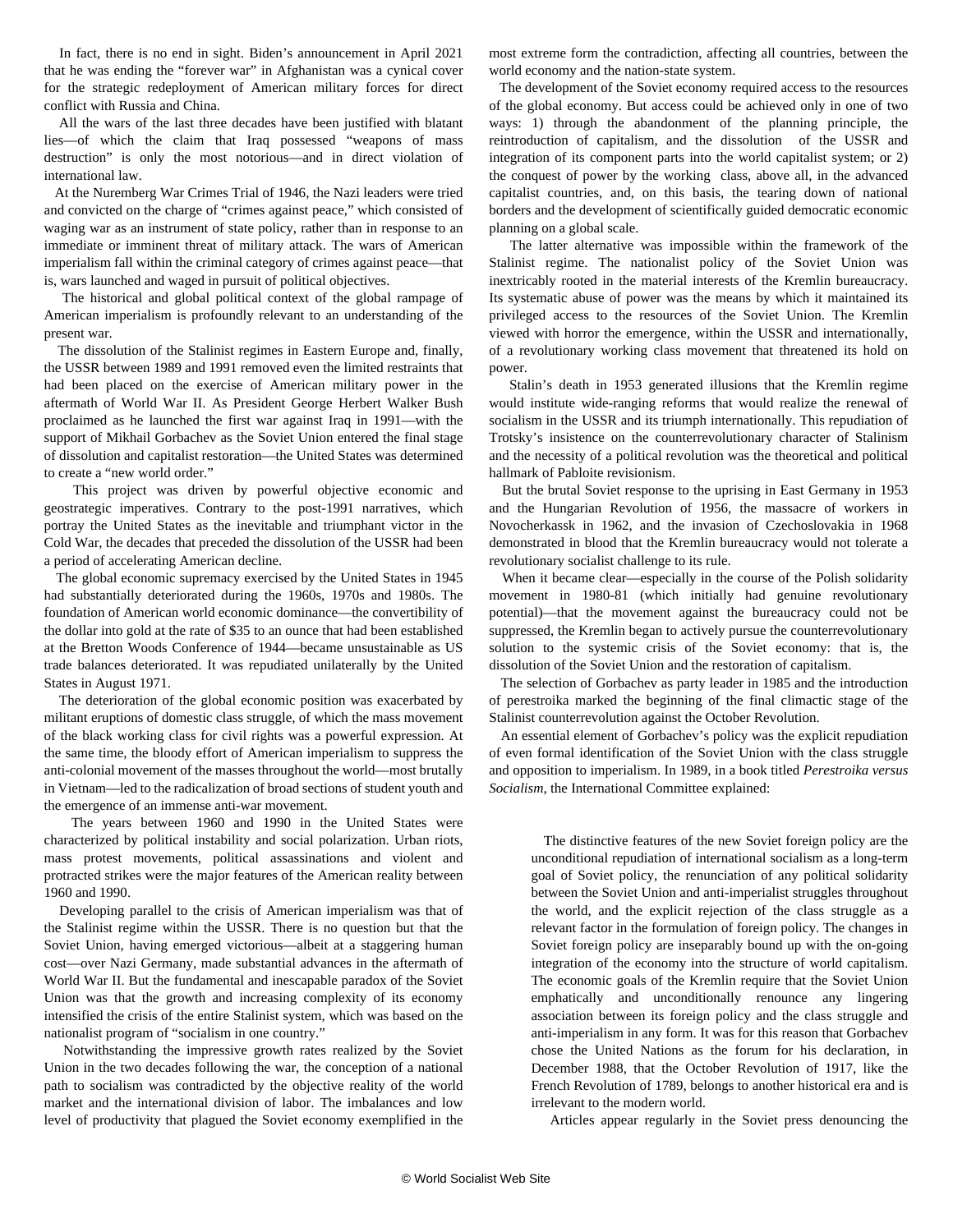foreign policy of previous Kremlin leaders, not for their betrayal of the interests of the international proletariat, but for having been far too hostile to the United States. To the extent that Soviet foreign policy reflected any antagonism toward imperialism, it is ridiculed as a form of political irrationalism. The outbreak of the Cold War is now attributed not to imperialist aggression, but to the USSR's adherence to a dogmatic anti-capitalist ideology.

 The fundamental counterrevolutionary Stalinist revision of Marxism—the claim that socialism could be constructed within a national framework—was replaced by the Gorbachev regime with the no less fraudulent and ignorant argument that Russia, once it had abandoned its socialist pretensions, would be showered with riches and peacefully integrated into the structures of the world capitalist system. Russia had nothing to fear from imperialism, which was dismissed as an ideological concoction of Marxism. Among those who argued most vociferously along these lines was a young apparatchik in the Soviet bureaucracy, Andrei Kozyrev. He wrote in 1989:

 If one takes a look at the United States' monopolist bourgeoisie as a whole, very few of its groups, and none of the main ones, are connected with militarism. There is no longer any need to talk, for instance, about a military struggle for markets or raw materials, or for the division and redivision of the world.

 Rereading these words today, amidst the catastrophe of the US-NATO war against Russia, one cannot help but be astonished by the level of deceit and self-delusion that reigned within the Soviet bureaucracy and nomenklatura as they recklessly smashed up the USSR. But the deceit and self-delusion arose from the material interests of the bureaucracy as it sought to transform itself from a *privileged caste* into a *ruling class*. As for Kozyrev, he went on to become Minister of Foreign Affairs under Yeltsin, functioning as an agent *ex officio* of American imperialism.

 The United States viewed the dissolution of the Soviet Union as an historic opportunity to exploit its undoubted military supremacy to offset its protracted economic decline. It would utilize the "unipolar moment"—the absence of any credible military competitor—to establish the unchallengeable global hegemony of the United States.

 But this project has proven more difficult than the White House and Pentagon strategists expected. The wars instigated by the United States have met with humiliating failure. None of the strategic objectives of the United States were achieved by the bloody conflicts in the Middle East and Central Asia. Moreover, while the US was bogged down in its "forever wars," China emerged as a major economic and potentially military competitor of the United States.

 The striving for hegemony has been further undermined by a series of devastating economic crises. The Wall Street crash of 2008 brought the entire world capitalist system to the brink of collapse, prevented only by a desperate bailout requiring the injection of trillions of dollars into the financial system. But without solving the underlying problems that led to the 2008 crash, an even greater bailout was required in 2020 to stop yet another market crash that had been triggered by the outbreak of the COVID-19 pandemic.

 The pandemic, which has resulted in one million deaths in the United States and approximately 20 million worldwide, has exposed the dysfunctionality of the capitalist system, which is incapable of responding in any progressive way to a major social crisis. In this respect, there is no fundamental difference between the regimes in Washington and Moscow. The gangrenous ulcers in American society—the most unequal in the world—have brought the entire political system to the point of breakdown. On January 6, 2021, the existing constitutional structure of the United States was nearly overthrown in a fascistic putsch organized by the president of the United States. While it arrogantly postures as the leader of the "Free World," the survival of even the pretense of democracy in the United States is, as Biden himself recently admitted, in doubt.

 Far from retreating, in the face of past failures, from its campaign for global hegemony, the United States is being driven to ever more extreme and dangerous actions. In fact, the severity of its internal maladies has become a major factor impelling the United States toward measures that were previously ruled out as unthinkable, including the use of nuclear weapons.

 Why has the United States, using Ukraine as a proxy, instigated this war against Russia? Lenin analyzed the First World War as an attempt of the imperialist powers to redivide the world. This definition is a basic starting point for understanding why the United States, leading an alliance of NATO imperialist powers, is waging war against Russia. In the present context, the redivision of the world means placing the vast expanse of Russia, the largest country, under direct imperialist control.

 To the extent that the Soviet Union retained even formal identification with socialism and opposition to imperialism, its dissolution removed what was viewed as a challenge to the ideological and economic legitimacy of the world capitalist system dominated by the United States. The post-1991 regime opened the Russian economy to foreign capitalist investment. But the Russian state still sprawled over the globally strategic expanse of Eurasia. Moreover, the Russian oligarchs who acquired control over the national economy were able to limit the access of US and European imperialism to the resources of Russia.

 For the project of US hegemony to be achieved, unlimited access to the strategic resources of Russia and control of its territory are critical aims in two respects.

 First, the actual wealth of Russia's resources is estimated in the tens of trillions of dollars. In addition to the monetary value of these metals and minerals, many of these resources are classified as strategic materials, essential to advanced twenty-first century industrial economies.

 Russia is a virtual treasure trove of valuable natural resources, with vast—and in some cases among the largest—reserves of oil, natural gas, timber, copper, diamonds, gold, silver, platinum, zinc, bauxite, nickel, tin, mercury, manganese, chromium, tungsten, titanium, and phosphates. Approximately one-sixth of the world's iron ore deposits are located in the Kursk Magnetic Anomaly, close to the border of Ukraine. Other rare metals that exist in substantial quantities in Russia are cobalt, molybdenum, palladium, rhodium, rutherium, iridium and osmium. Russia is also a major source of uranium and rare earths. The latter have become a major source of global geopolitical competition.

 The fact that there is an intense conflict over access to these critical resources is well known to experts in global geostrategy. But discussion of raw materials and control over the wealth of Russia does not make its way into the mass broadcast, online and print media, which prefer to have the public believe that American and European imperialism are waging a noble and disinterested struggle on behalf of Ukrainian democracy, even if that requires, however regrettably, arming the fascists of the Azov Battalion.

 Second, physical control of Russian territory is vital for what Washington views as the inevitable showdown with China. When the time for open warfare comes, the defense of the Uighurs against China's "genocidal" persecution will be invoked as the allegation of Russia's "genocide" of Ukrainians is invoked today.

 No doubt, emphasis on the significance of raw materials as a major factor in the instigation of war against Russia will be derided as an example of "vulgar Marxism." Be that as it may, in his study of imperialism Lenin placed immense emphasis on the struggle of imperialist